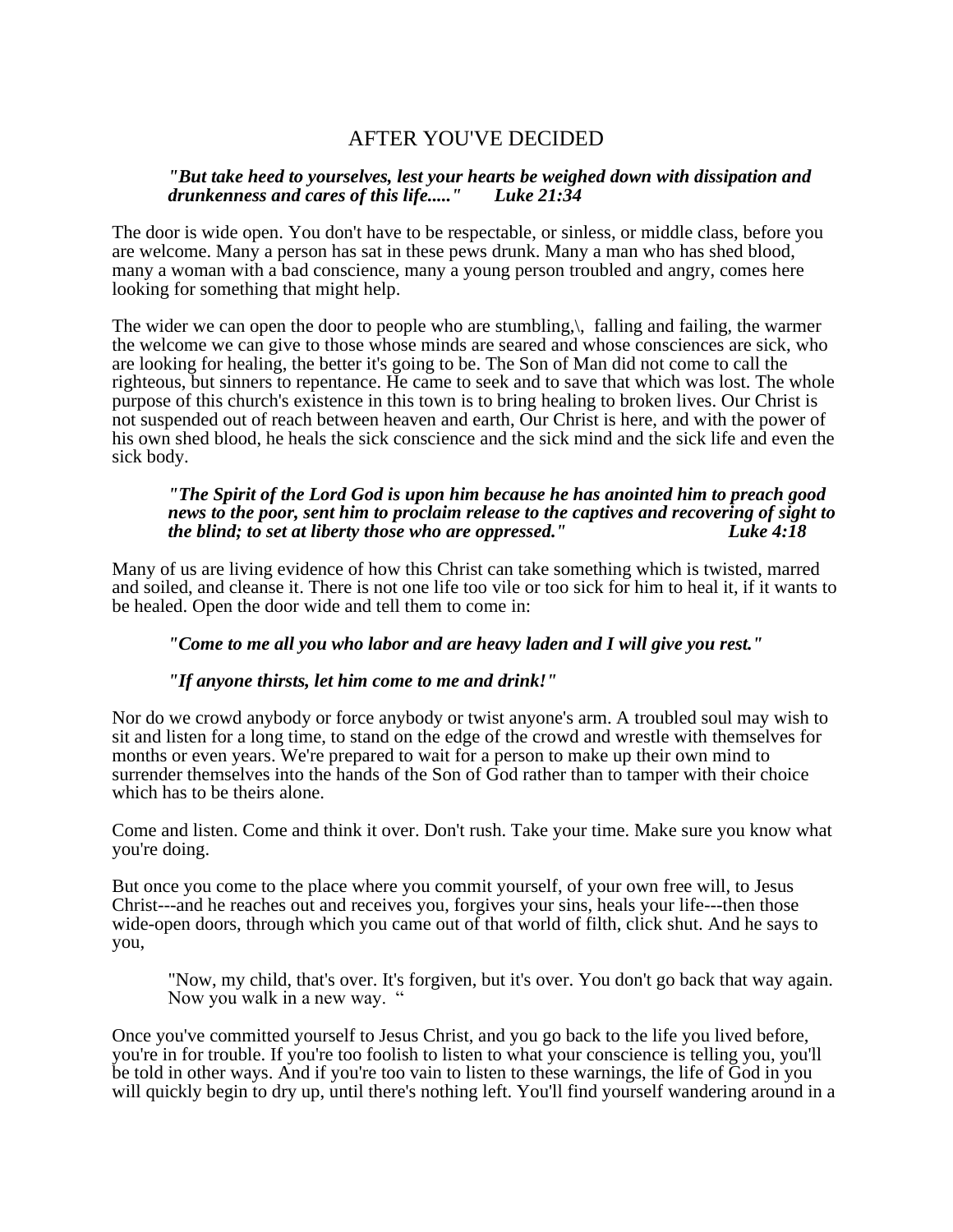wilderness of divine judgment unlike anything you ever knew in those days before you came to faith.

When the man who was cleansed of a demon failed to go on with the God who cleansed him, to fill his life with the Spirit of God and walk in the way of God, that demon came back. And it didn't come alone. It brought seven companions, and the last state of that man was worse than the first.

Too many of us have failed to understand that the God who is so merciful with the sinner who comes to him, becomes exacting when that person commits themselves to Christ. Now the sins, which he so freely covered with the blood of his Son, become forbidden territory.

## *"Take heed to yourselves lest your hearts be weighed down with dissipation and drunkenness and the cares of this life."*

## *Be sure of this, that no immoral or impure man, or one who is covetous, has any inheritance in the Kingdom of Christ and of God.*

We're not going to become perfect overnight. We're going to stumble and make mistakes. But there are three things the Spirit of God won't put up with in a believer:

Dissipation.

Drunkenness.

Abandonment to the cares of this life,

...or as Paul puts it: immorality, impurity, covetousness.

There are few of us who are not touched by one or two or all three of these things. This is why we have such a low output, so little fruit, why we live such shaky, unsteady lives. We let ourselves get weighed down with these things which we should long-since have let go of.

DISSIPATION is when you compromise your body, however you do it---whether you do it sexually or whether you do it by carousing and running it down with all kinds of abuse. Maybe you lived like that before, and if you did, it's forgiven. But now that you've committed yourself to Jesus Christ, your body doesn't belong to you anymore. It belongs to God. It is a holy vessel, and if you desecrate that holy vessel, you will answer to God.

If you're married, under God, your body belongs to your husband, or to your wife, as the case may be, and to no one else! Don't get sucked into this "new morality " garbage. The "new morality folks" are the blind men trying to lead the blind. Once you're a disciple, if you link your body with any other human being under the sun except your spouse, you are driving God out of your life;

There may be people reading this who have committed themselves to Jesus Christ---and now you're compromising your body. You're desecrating that temple of God. And you're telling yourself it really doesn't matter that much. "God understands my physical needs. I'm not hurting anybody.,.." etc. I'm telling you in the name of the living Christ that you're destroying yourself. Once you give your body to God and then turn around and compromise it, you're destroying yourself.

DRUNKENNESS is when you compromise your mind. The trouble with tossing down one highball after another is not what it does to your stomach, but what it does to your mind. Your